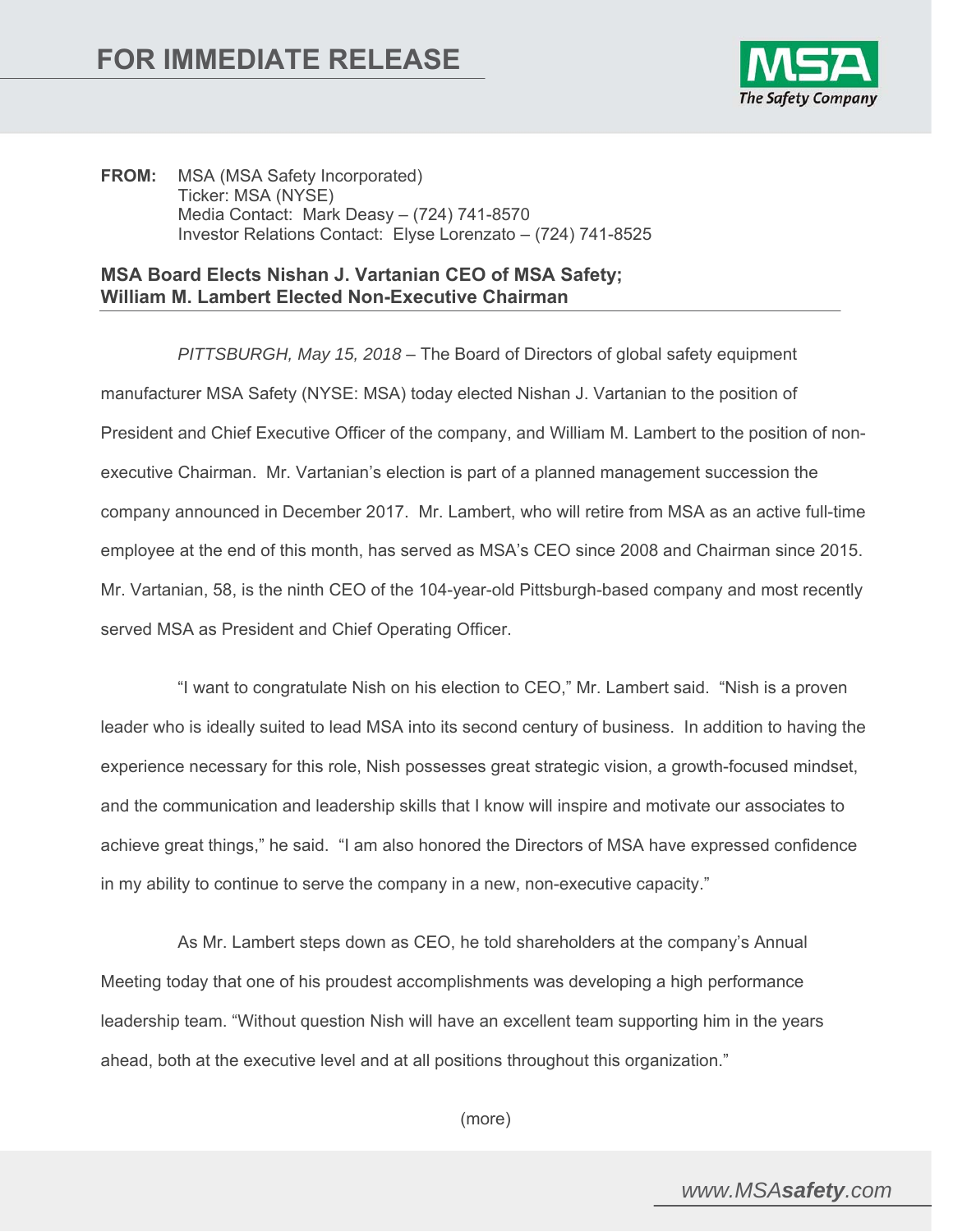

 As President and CEO, Mr. Vartanian will continue to oversee the implementation of many strategic initiatives across MSA's global portfolio to drive the future performance of the company. "Under Bill's leadership, we have created a very solid foundation for MSA. Our focus now is to leverage that foundation to grow our business and carry out our enduring mission 'that men and women may work in safety and that they, their families and communities may live in health throughout the world,'" Mr. Vartanian said.

-2-

 Mr. Vartanian joined MSA in 1985 as a sales intern and shortly thereafter moved into a sales position working in the Atlanta, Ga., area. Over his 33-year career with the company, Mr. Vartanian has served in a variety of capacities. These include U.S. National Sales Manager; Director of North America Commercial Sales and Distribution; Vice President and Global Business Leader for MSA's Fixed Gas and Flame Detection business; Vice President of MSA North America; and Senior Vice President and President, MSA Americas.

 Mr. Vartanian received a bachelor's degree in management from the University of Massachusetts Amherst in 1983. In addition to his MSA responsibilities, Mr. Vartanian serves on the board of trustees for the Manufacturers Alliance for Productivity and Innovation (MAPI), and is an active volunteer for the Woodlands Foundation, a nonprofit organization dedicated to enriching the lives of children and adults with disability and chronic illness.

 Robert A. Bruggeworth, lead independent director for MSA's Board of Directors, commented, "Bill has done an outstanding job in guiding the company as CEO. Under his tenure, MSA has developed innovative products and executed several strategic acquisitions to support its industry-leading positions in key markets, while also driving a step-change in profitability in recent years," he said. "Bill leaves the executive management of MSA well prepared for the future and, in Nish, we have an experienced and dynamic leader in whom I and our entire Board have full confidence."

(more)